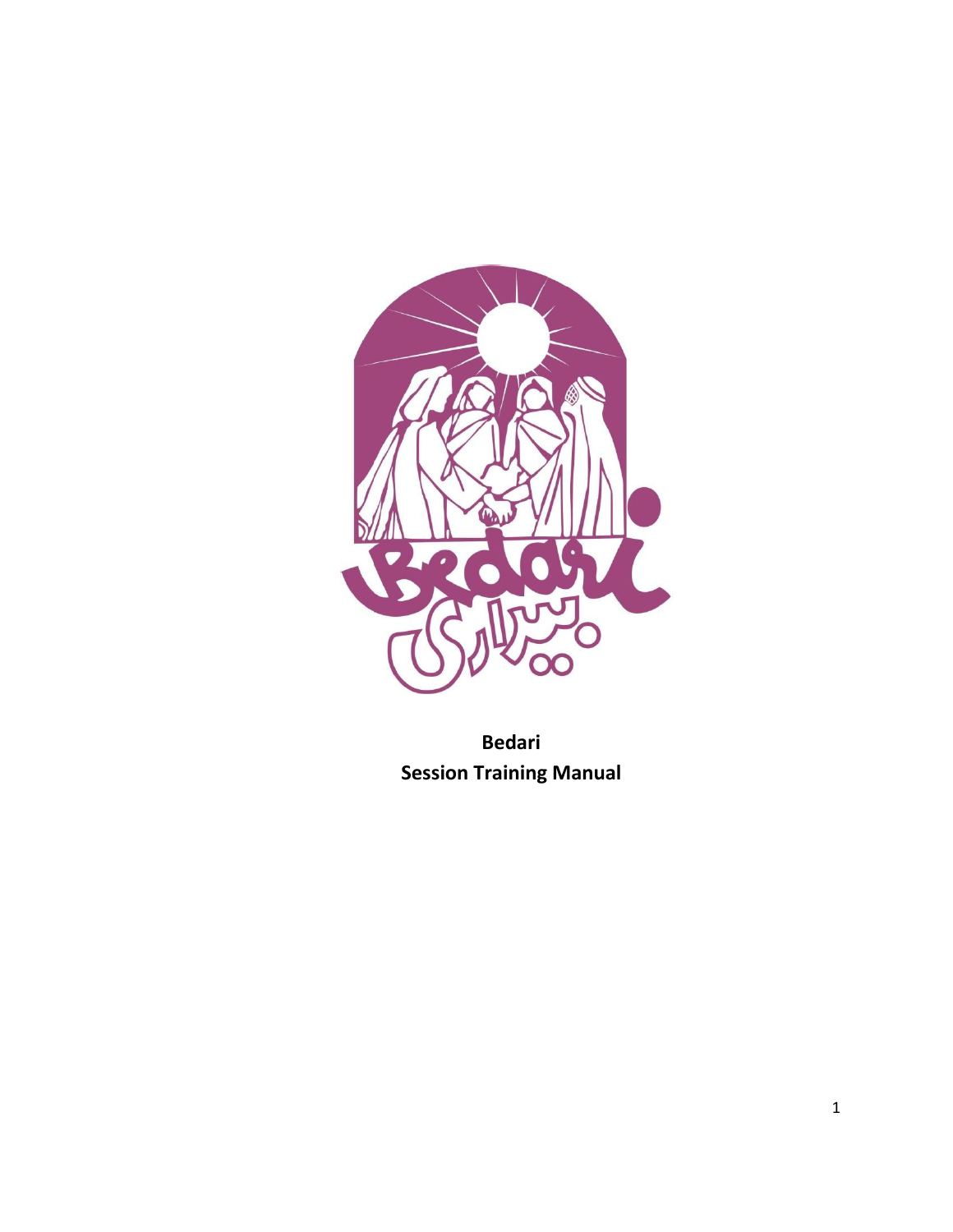# **Chapter No. 1: Self-Growth Introduction**

Knowing about oneself, living amongst people, is basically self-growth. For this purpose one adopts different activities, either on his/her own or with the help of a teacher, so that one can improve his/her individual recognition using different techniques.

Self-growth process starts since birth and continues throughout the life. Sometimes one gets off the track being unable to see the reality so, self-growth plays an important part. As it is an incessant process, the more we start looking at the betterment in our lives, the more we understand and enjoy.

# **Benefits of Self-Growth:**

- Betterment in competencies and aptitudes
- Furtherance in success and happiness
- Extensive growth of dreamt skills
- Progress in eminence lifestyle
- Improvement in health
- Advancement in social capacities
- Intensification of self-cognition
- Development of self-recognition

Self-growth must be a concrete process including mind, emotions, body and soul. Further you will learn about the details of mentioned elements.

# **1.1 Bedari and Self-Growth:**

Struggling for women rights, Bedari perceives self-growth as a tool against the violence. With self-growth women can know about their veiled endowments, learn from other's experiences and wherever however they are, they can upsurge their self-respect. With this process they would be able to present themselves as equal human being and talk to others confidently.

Self-growth workshops have always been a part of Bedari's important errands. For this purpose a group of 7-15 girls is made with almost same personality, like age, education and social status. They are given a chance to figure out their own capabilities, learn from each other and looking at their circumstances, make their plans for self-growth. This booklet is designed for such groups and facilitators. While preparation of this booklet, gender sensitivity and the elements which make women feel inferior are taken care of. With this booklet, facilitators are helped to point out such issues and are made strong in facing them. This booklet includes essays regarding these topics, an extensive framework regarding self-growth and links to different related websites.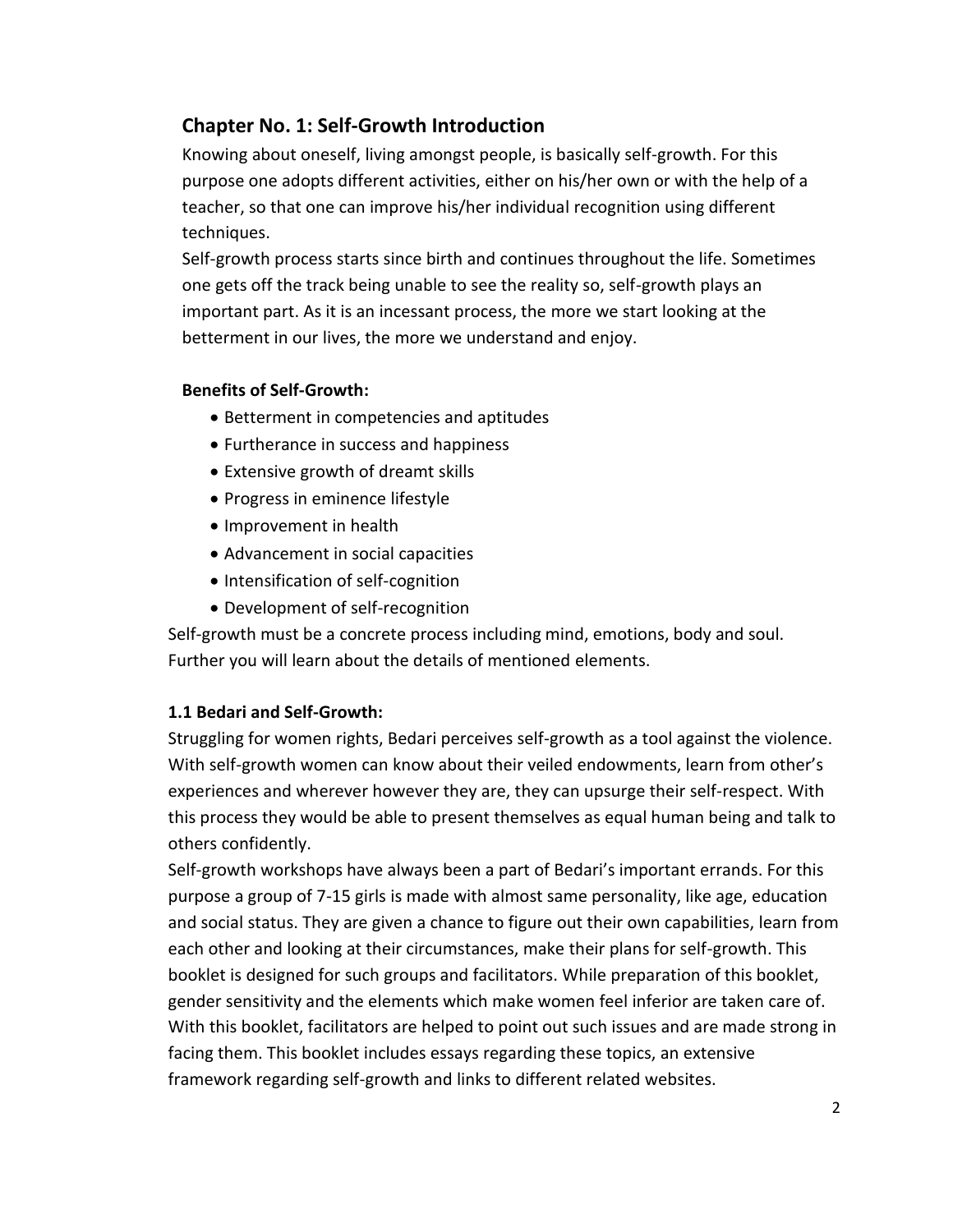# **1.2 Planning for self-development:**

For bringing change in life, it is important to take a practical step and it is the foremost element of self-growth as well because, "if you keep on doing what you are doing, you will get the same results which you are getting."

To start any self-development it is important that you invest on yourselves. This investment is basically of your time which later may demand for some capital. If you want to develop on your own then listen to some audio course and read some books. It is really very important that you stay firm and consistent in this process till end and gain the results.

An alternate way is to attend seminars or join a course with proper teacher guidance, which will require some money. If you can invest some money and stay consistent, it will be fruitful for your future. You need to take following steps for your self-development:

- 1. Take responsibility: You need to be able to take responsibilities to spend your life the way you want. Be positive in your thinking as it leads to your initiatives you take.
- 2. Set your goals: Instead of letting life decide where to go, set your targets and move towards achievement of those goals.
- 3. Discover yourselves: The process of self-development helps you to know your strengths and weaknesses, wants and likes, helping you to choose your direction.
- 4. Change your conducts: You need to replace your negative habits with positive ones. Like despite of making excuses for some task, you should take a step and do it.

# **1.3 Self-Development and Self-Growth:**

Now a days, self-growth and self-development are very famous terminologies as you can find many books and websites, proving that people are taking interest in solving their issues themselves. People have started focusing on these issues as they realized that with self-growth, standard of living can be improved.

Subconscious is the significant component of self-growth. By altering the thoughts in your subconscious you can bring a transformation in your doings, attitude and personality.

You need to work on your inside for inner development. Only reading is not sufficient, you need to follow practically what you have learnt, which requires struggle and time. Internal change is a slow process so, consistency and assiduity is very important. External and internal obstruction may be faced during this process so one needs to be sturdy in changing and developing oneself.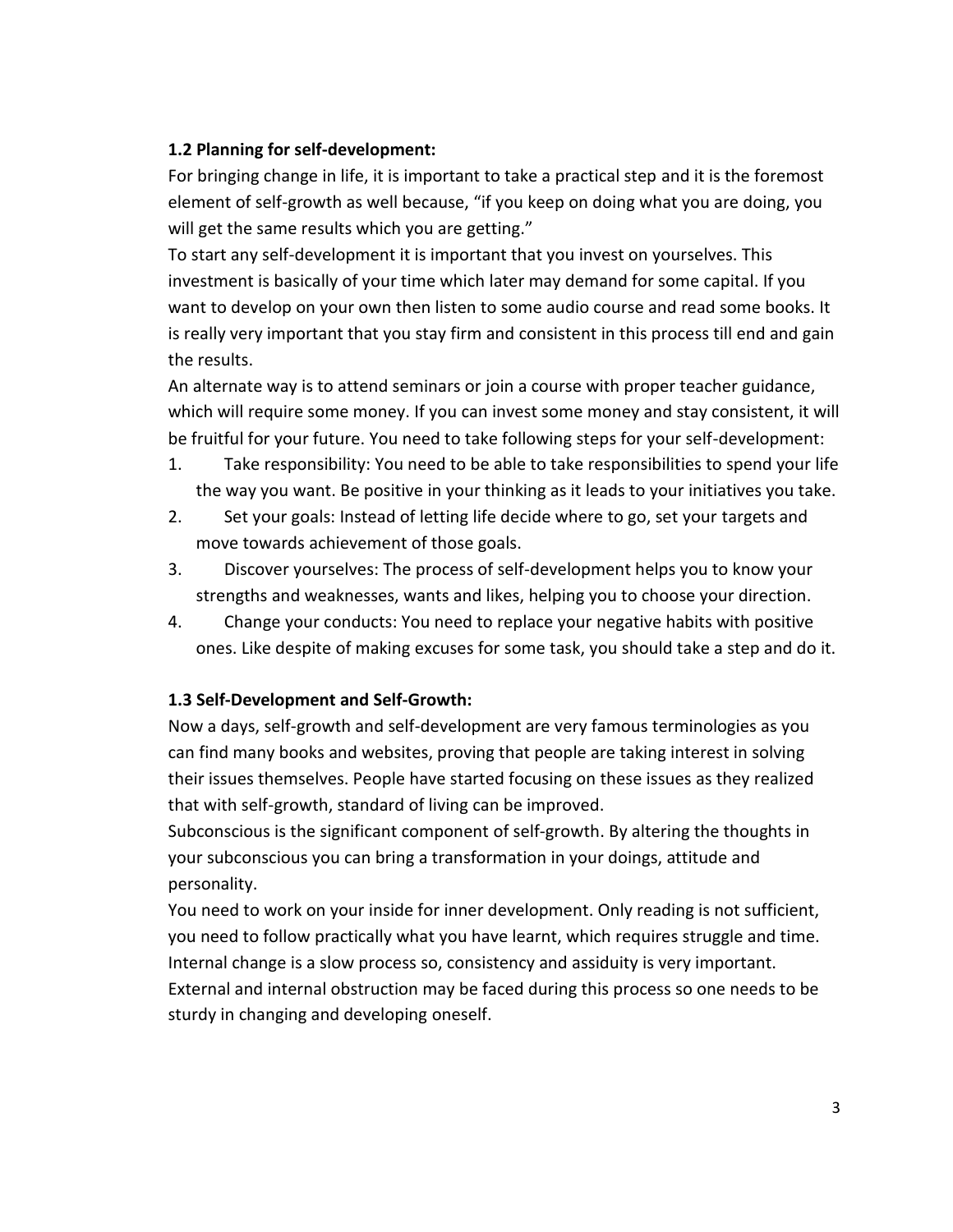### **How is Self-Development and Self-Growth beneficial?**

- 1) Look around yourself, observe different people and learn from them. Deeply discern how they talk, walk, their reactions and how people behave with them. Observe minor details regarding the pitch of people's voices and how you feel when someone shouts or talk in soft tone and what happens when people are upset or angry.
- 2) If you notice something which you don't like, honestly evaluate yourself then if you have the same habits. If it turns out that you have those drawbacks in your nature then promise yourself to eradicate those elements.
- 3) Repeatedly practice in your mind, the behavior you want to have and which you liked in someone and be firm to follow a constructive habit even if you haven't seen someone doing it. Whenever you feel you are following an old routine, remind yourselves the decision of changing positively.
- 4) As changing yourselves is a slow process, you need to be patient instead of getting disheartened or loosing hope.

# **Chapter No.2: Extensive Framework and Details of Self-Growth Workshop 2.1 Introduction:**

This exercise is done in order to develop an understanding amongst the members attending the workshop. Group discussion is done giving confidence to all and they are motivated to share their experiences, expectations and concerns. This also helps to build collective thinking and psychological understanding amongst the Applicants. Rules are set for the workshop with especial focus on confidentiality.

Facilitator must involve the Applicants in different exercises like drawing their own sketch in such a way that it represents their strengths and weaknesses and sharing it with person in her pair and later with the large group, making them comfortable and confident. Further under this activity, Applicants must be involved in giving suggestions regarding rules of this workshop and also share their expectations regarding this session.

When Applicants are comfortable enough, after these exercises, ask them how they feel like happy, confused, sad, tired, etc. The session must end by explaining it to the Applicants that they need to understand the reasons they have such personality so that whenever they want to change themselves they can.

# **2.2 Gender Role and Patriarchy:**

This part includes discussion regarding gender roles. Applicants are asked to understand the roles of men and women and that these roles can be exchanged or not. They will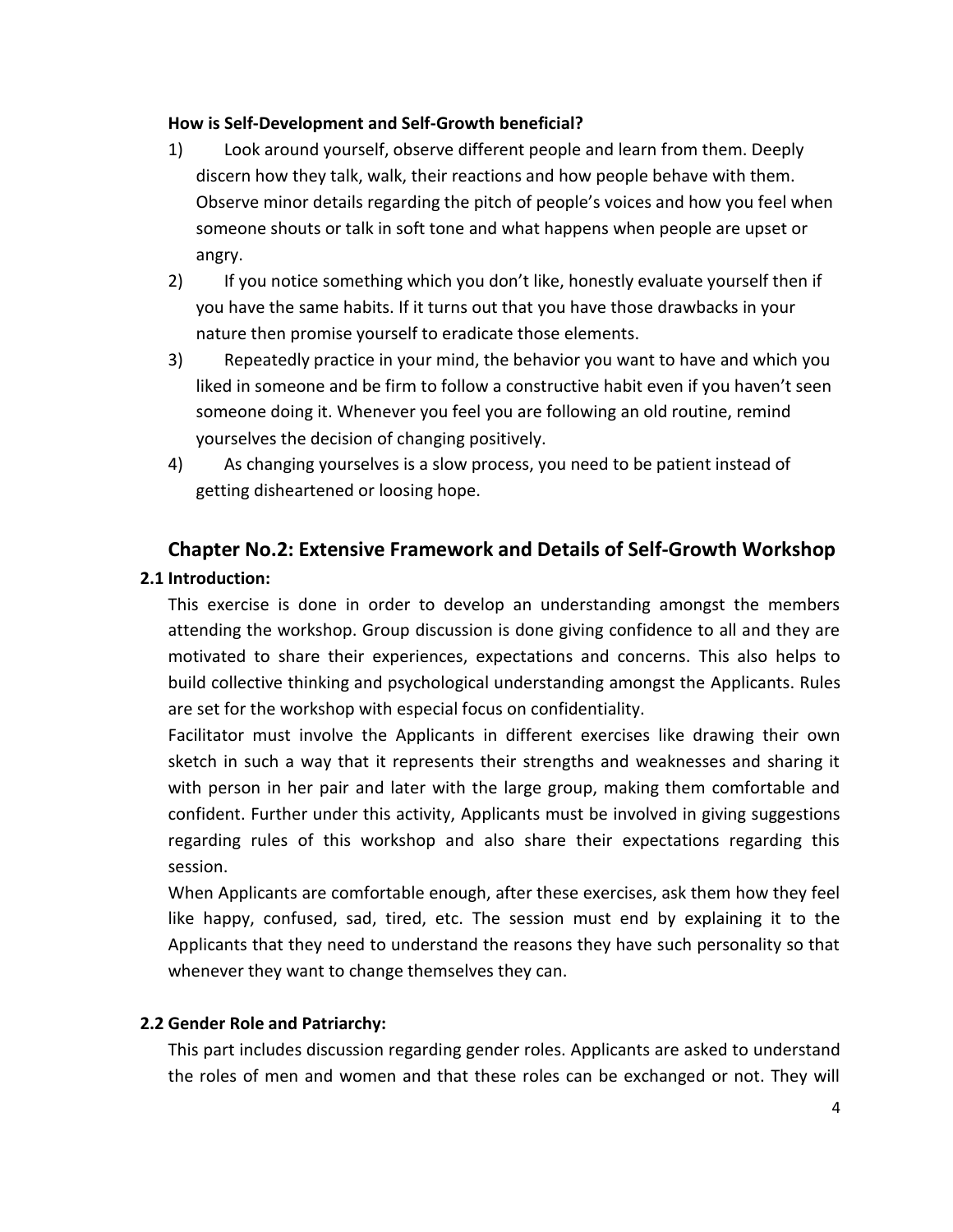share their experiences, exchanging the roles and duties of both genders, telling what problems they faced when they did something beyond their responsibilities. Then relate it with the patriarchal system of society. By the end of the session, Applicants are usually able to understand that these roles are socially defined; they are neither natural nor eternal.

To gain this target facilitator will perform activities like taking two charts and asking Applicants to tell daily chores they do and write them on one of them. On the other chart write down the daily chores their brothers do as males. Ask the Applicants to make a list of five tasks they don't like to do from the first chart and five chores they want to do from the second one. Now divide them in group of two or three and ask them to share their feelings regarding these two aspects.

Converse to the complete group as a whole and encourage Applicants to share their feelings with all of them. Discuss the chores and debate why we specified the tasks as males' or females'. Facilitator must start argumentative debate by asking different questions like; do women invite men to rape them by wearing shorts? Does crying represent weakness and so men shouldn't cry?

With this activity, by the end we would be able to tell that there's nothing which women can't do whereas, men can't give birth to babies or breastfeed them, otherwise they can do anything as well. So, there is no such boundary line of the tasks specified for men and women.

Now give each Applicant blank paper and ask them to write the tasks, remembering from their childhood, which they shouldn't do as a girl or boy. Explain the system of patriarchy and how patriarchy has drawn a line between men and women for their chores so that the power and authority lies with men. State how different reactions come forward for men and women, being severe and worse towards women, for performing the same act and it is due to patriarchal system. By this the facilitator will be able to make Applicants realize their worth and the patriarchal system's role in building their personality. Applicants will be able to understand that they can do anything as barriers or limitations are built by this patriarchy only.

#### **2.3 Awareness of Strengths and Weaknesses:**

Till now Applicants have talked so much about the problems and their solution so, they are capable to discuss their strengths and weaknesses. They are divided into small groups and are encouraged to share their strengths and weaknesses openly. They may share them with larger group after a while. They are explained then that how their strength at one place can become their weakness at another point.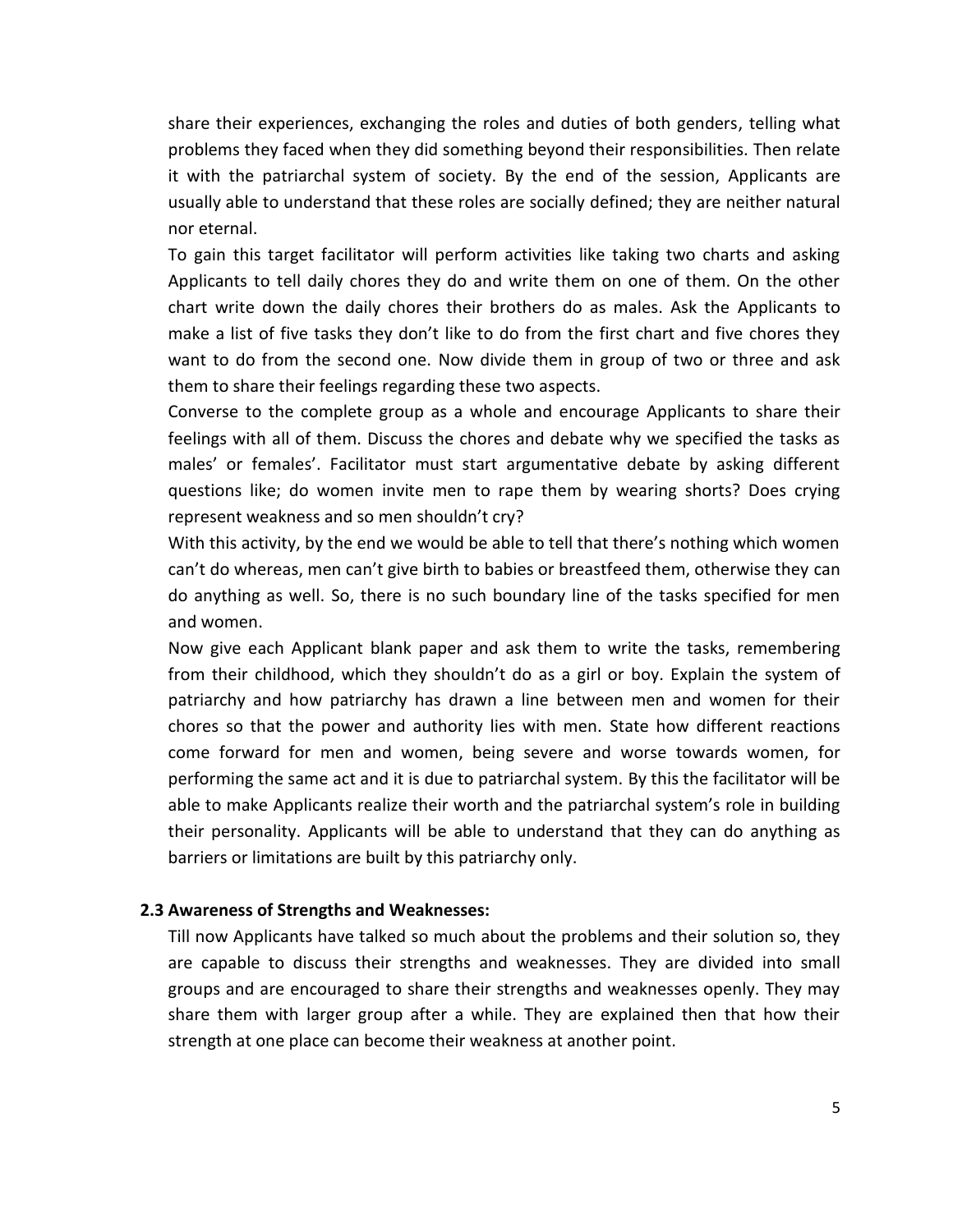Start the activity by asking applicants simple questions like how they feel, what they think about typical female role and whether they have conservative thinking regarding females in society and how will they react to it, etc. Discuss with the applicants that they are successful in pointing out typical conservative thinking living in this society, which is a positive symbol as it will help them know themselves deeply. Telling them again the importance of confidentiality, facilitator will then start the session formally. Ask applicants to write their strengths and weaknesses arranging them in the order based on how immense they are. Make small groups and ask them to share their lists and discuss them in details figuring out whether their weakness could be their strength or vice versa.

This is a very sensitive session so the facilitator needs to be humble, polite and cooperative. Provide the applicants with a page and ask them to draw a line, above the line they should write the good experiences and below the line they should write the bad experiences like been scolded, beaten, harassed, etc. Tell them, the ones who are willing, to share it with a larger group, followed by the smaller one, and while they are sharing facilitator must use reflective listening technique. After the activity, make them feel relaxed and inquire if they want to celebrate happiness and help them share it with everyone.

The purpose of this doing was that the applicants know what their strengths and weaknesses are and how does they tackle different problems in a changed way as compared to others. The applicants must know by now that they can use their weaknesses as strength and would be stronger than before.

#### **2.4 Campaigning Against Sexual Crimes:**

Applicants are encouraged to share their experiences of sexual abuse including daily sexual harassment to rape. Confidentiality is to be strictly followed so they can comfortably share their true stories. Applicants are divided into groups of four so that it is easy for them to share with fewer people first. Later, we can take them to bigger groups so that they may share it without being enforced to do so.

Start the session by asking general question about their feelings and the last session. Question them about their knowledge upon sexual harassment and its types and how will they react if sexually harassed. Define properly sexual harassment and its types and let the applicants share their stories, in a group of three, of harassment, if any, and its nature. Further request them to share their experiences with everyone if they want.

Again make groups of three and provide them few sentences, requesting them to discuss them. These sentences may be like sexual harassment is rare to occur, females provoke males for sexual harassment, sexual harassment is not an alarming act, etc.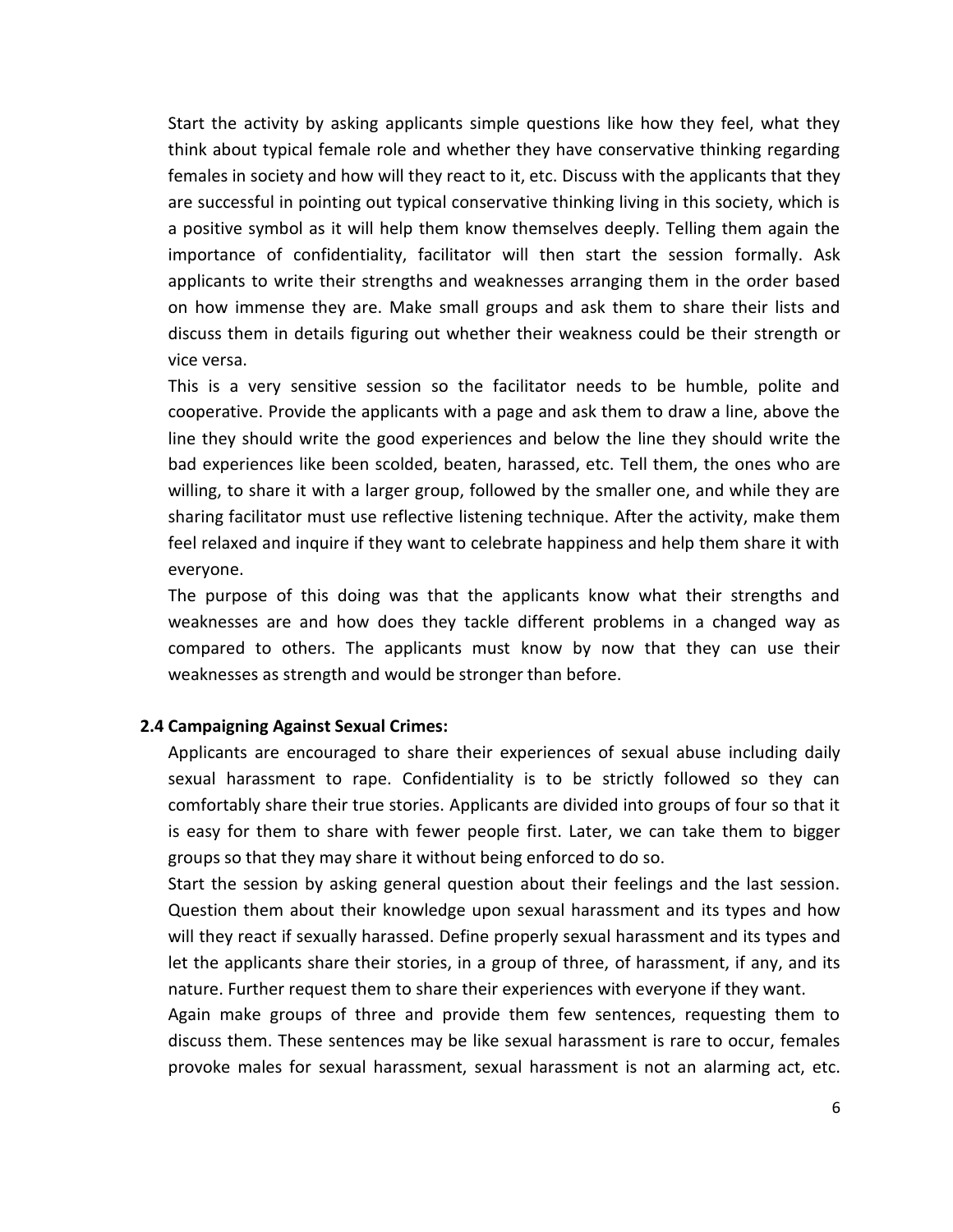Give them the answers then and tell them to discuss them again and see how they can fight this act with strength and confidence.

By the completion of this activity, applicants would be able to know that females in their lives have been a victim of sexual harassment and that they should not be blamed for being harassed as the person who is harassing them must be punished. We need to change this thinking from our society that females provoke men and now if the applicant comes to know about such case, their thinking must be positive and supportive towards the victim, not the one who targets. They would also know how to tackle such harassment and what to do to stop it further.

# **2.5 Sympathy and Empathy:**

For effective listening, we stress upon the understanding of speaker's emotions. Applicants are explained why it is important to focus on the emotions. They are paired and given any role play and exercises for effective listening are conducted. The pair is then evaluated by all of the applicants watching.

Take feedback of the previous session and commence this session by telling them that listening is also an art and to polish it we need to do required exercise. For good listening you need to listen, understand and decide what other is actually saying. Divide the applicants into group of three and give one of them some instructions to read and ask other two to listen and mark themselves how good they were in listening. Then describe the qualities of a good listener to them like being attentive, quiet, understanding and able to register, ask question and respond.

After this explanation, inquire them what they felt they lacked in their quality of being a good listener.

# **2.5.1 Qualities of a good Listener:**

State the qualities of good listener in front of them:

- 1) Pay attention
- 2) Be visible to the speaker
- 3) Whatever you register, tell it to the speaker
- 4) Don't rush in giving the decision
- 5) Provide reasonable answer

# **2.5.2 Collective Story-telling:**

Ask an applicant to start a story which is easy to continue it. Request rest of the applicants to add up to one sentence in the story. When the story is complete, ask them all to tell the story so that they can judge they were a good listener or a bad one.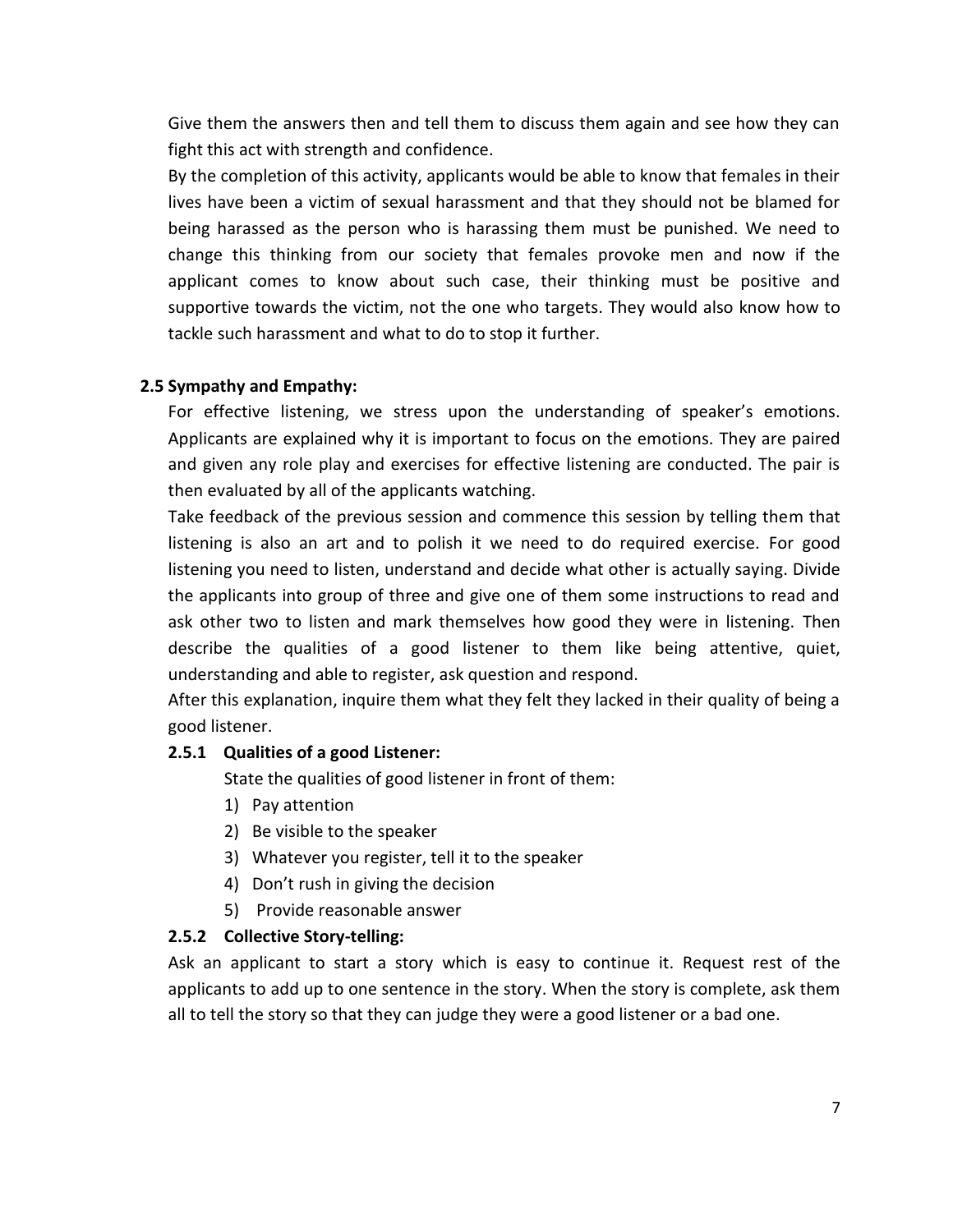Conduct on more activity of role play where three girls would be selected; one a bad listener, one a good listener and one victim of harassment. Now the audience will tell who the good listener is and who the bad listener is.

### **2.6 Verbal and Non-Verbal Communication:**

Gender issues or problems can be solved by verbal and non-verbal communication; therefore, it is important for Applicants to learn both types of communication. For this individual exercises and role plays are conducted with applicants and they are told about the purpose of these communications. Also aggressive, confident and inactive behaviors are explained through different role plays.

Applicants must be asked about their information regarding communication and how can they improve their communication by their language, gestures and body movement. Applicants will be told the four important elements of communication, which are;

- Quality of message
- Sender
- Receiver
- Mode of communication

Further also question them how significant are these aspects in communication; words, tone, body language, helping them understand the worth of body language. Conduct different activities like self-evaluation on basic components of communication, which may include attitude, movements, spoken, listening and presentation. This activity will help us know our way of communication and we would be able to judge our weak areas for further improvement.

Conduct more activities which judge their reaction to some sudden misbehavior or certain situations which are unbearable to them. Now ask them to tell the fruitful reactions, which might resolve the problem. Facilitator will also provide written material related to communication.

# **2.7 Consideration of Learnt Content:**

In this section, Applicants will tell what they learnt and which steps they ought to take in order to bring change in themselves. All the activities conducted are in accordance to one another and helpful in facilitating the applicants to positively change themselves.

Engage the applicants by asking them simple questions like how are they feeling now and whether they found any change in their thinking? For this revision of the content divide the applicants into three groups following by the respective tasks:

Group No. 1: Ask the applicants of this group to prepare a summary of all the topics they have learnt and also tell what they cultured from them.